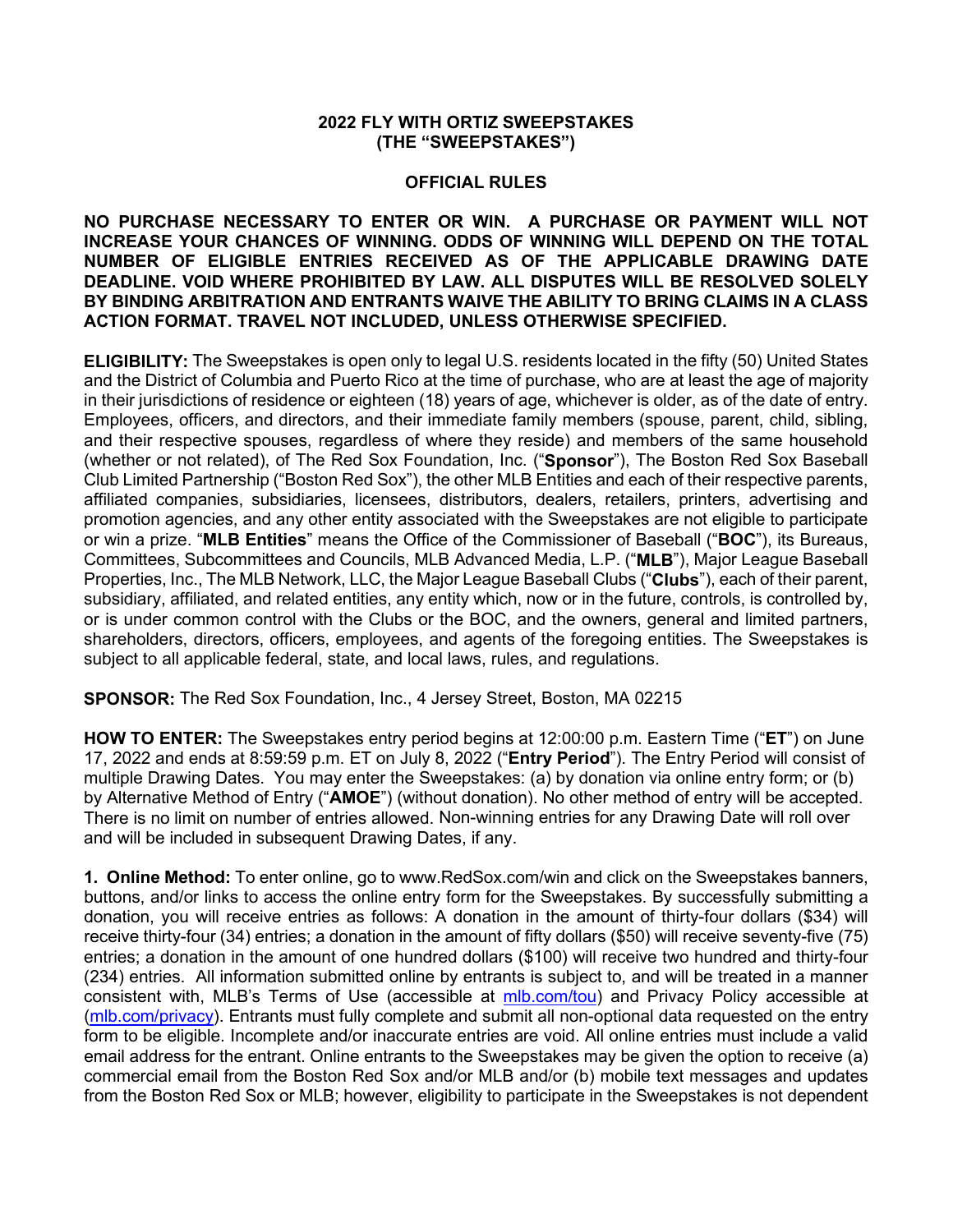upon entrant's consent to receive such emails and/or mobile text messages and updates and consenting to receive such emails and/or mobile text messages and updates will not impact any entrant's chances of winning. Standard messaging rates apply to mobile text messages and updates. Check with your mobile service provider for more information.

**2. "Alternative Method of Entry** ("**AMOE**")**:** If you do not wish to donate, you may enter the Sweepstakes for free as follows by completing two (2) steps:

Step 1: Click [here](https://redsoxsweepstakes.5050central.com/Checkout/v1/kv/?PricePoint_34for0_Qty=1) to access the AMOE form ("**AMOE Form**") during the Entry Period and provide the required entry information, including valid email address, after which you will receive a confirmation email with your entries and an order number.

Such entrants to the Sweepstakes may be given the option to receive (a) commercial email from Boston Red Sox and/or MLB and/or (b) mobile text messages and updates from Boston Red Sox or MLB; however, eligibility to participate in the Promotion is not dependent upon entrant's consent to receive such emails and/or mobile text messages and updates and consenting to receive such emails and/or mobile text messages and updates will not impact any entrant's chances of winning. Standard messaging rates apply to mobile text messages and updates. Check with your mobile service provider for more information.

## AND

Step 2: To complete your AMOE, upon receipt of your order number, you must send an email with "2022 Fly with Ortiz Sweepstakes" in the subject line to redsoxfoundation@redsox.com and include in the body of such email all of the following information: your order number from Step 1, your full name, street address, city, state, zip code, day and evening telephone numbers (including area codes), date of birth, and the following statement: "I acknowledge that I have read, understand, and agree to the Sweepstakes Official Rules." In addition, you must include in the body of such email a short essay (minimum 30 words) on why you are passionate about the Red Sox Foundation and David Ortiz Children's Fund.

Each successfully submitted AMOE entry, as directed herein, will receive twenty-five (25) entries in the Sweepstakes. Incomplete and/or inaccurate entries are void. Sponsor will use email addresses provided via email for prize notification purposes only. Email entries must include be received by the close of the Sweepstakes Period. Email entries will not receive a reply or acknowledgement.

**RANDOM DRAWING; ODDS:** On or about June 22, 2022, June 29, 2022, July 6, 2022, and July 8, 2022 (each, a "**Drawing Date**"), the potential winners will be selected by random drawing from among all eligible entries received as of 8:59:59 p.m. ET on each applicable Drawing Date (each, a "**Drawing Date Deadline**"). Subject to verification of eligibility and compliance with these Official Rules, the potential winners will be declared the official winners of the Sweepstakes. Odds of winning depend on the total number of eligible entries received as of the applicable Drawing Date Deadline. Non-winning entries from one Drawing Date will carry-over and be eligible for a subsequent Drawing Date, if any. Limit one (1) prize per person.

## **PRIZES: Four (4) Total Prizes Will Be Awarded (i.e., one (1) per Drawing Date) as set forth below (each referred to as a "Prize").**

**First Prize (June 22, 2022 Drawing Date):** The winner will receive one (1) baseball autographed by Hall of Famer David Ortiz. (ARV of First Prize: \$25.)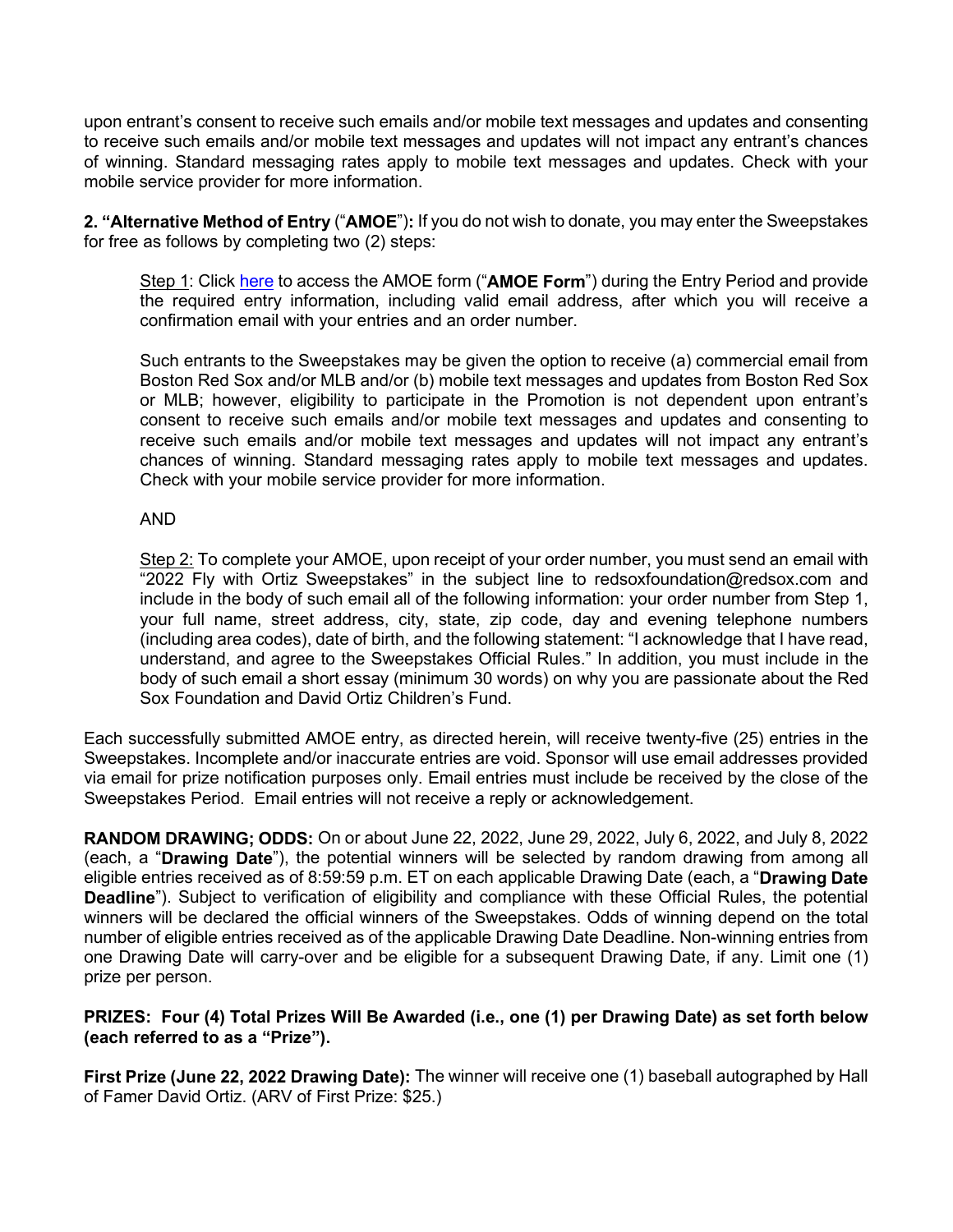**Second Prize (June 29, 2022 Drawing Date):** Two (2) premium game tickets for winner and one (1) guest to the Red Sox home game at Fenway Park on Tuesday, July 26, 2022, when David Ortiz will be honored during a pregame ceremony for his induction into the Hall of Fame. (ARV of First Prize: \$400.)

**Third Prize (July 6, 2022 Drawing Date):** The winner will receive one (1) baseball autographed by Hall of Famer David Ortiz. (ARV of First Prize: \$25.)

**Grand Prize (July 8, 2022 Drawing Date):** One (1) Grand Prize will be awarded to the Grand Prize winner, subject to satisfactory timely completion of a background check of both the Grand Prize winner and one (1) guest. The Grand Prize winner will receive:

(a) One-way airfare for the Grand Prize Winner and one (1) guest provided by Magellan Jets on July 21, 2022, from Boston, MA to the airport with service closest to Cooperstown, NY, as determined in Magellan Jets' sole discretion. Airfare or ground transportation to Boston, MA shall not be awarded as part of the Grand Prize.

**Air Travel Conditions:** All dates are subject to change in Sponsor's sole discretion. The guest must also complete and return any requested liability, publicity (where permitted) and other consents, releases and/or other documentation prior to the Grand Prize travel dates. Guest must be, at time of prize fulfillment, the age of majority in the jurisdiction in which s/he resides (and at least eighteen (18) years of age), unless accompanied by a parent or legal guardian. In the event of cancellation or unavailability after travel has been booked, the remainder of the Grand Prize will be awarded as the complete Grand Prize. Sponsor, in its sole discretion, will select the airport for travel. Winner and guest must travel together on the same itinerary. Travel subject to availability and blackout dates. Winner and guest are responsible for obtaining all necessary travel documents, including but not limited to, all necessary photo ID's, passports and other documents required for travel. Travel arrangements must be made through Magellan Jets and are subject to Magellan Jets' sole discretion. If the winner elects to travel or participate in the Grand Prize travel without a guest, no additional compensation will be awarded. No refund or compensation will be made in the event of the cancellation or delay of any flight, except at the sole discretion of Sponsor. Travel is subject to the terms and conditions set forth in these Official Rules, and those set forth by Magellan Jets as detailed in the passenger ticket contract. The passenger contracts in use by the airlines or other transportation companies shall constitute the sole contracts with respect to the winner and his/her guest's transportation and such contracts shall be solely between the winner, his/her guest and such transportation companies. Lost, stolen, mutilated or damaged airline or other tickets, vouchers and certificates will not be replaced or exchanged. Sponsor shall not be responsible for any cancellations, delays, diversions or substitutions or any act or omissions whatsoever by any air carrier(s) or other transportation companies or any other persons providing any of these services to passengers, including any results thereof, such as changes in services or accommodations necessitated by same. Airline tickets issued in connection with the Grand Prize are not eligible for frequent flyer miles or any upgrades.

**Background Check Requirement:** To participate in this air travel prize component with Magellan Jets, the Grand Prize winner and guest must clear a criminal background check and other background checks conducted by Sponsor. The Grand Prize Winner and guest will cooperate with the Sponsor and complete any required authorizations and consents for such background checks.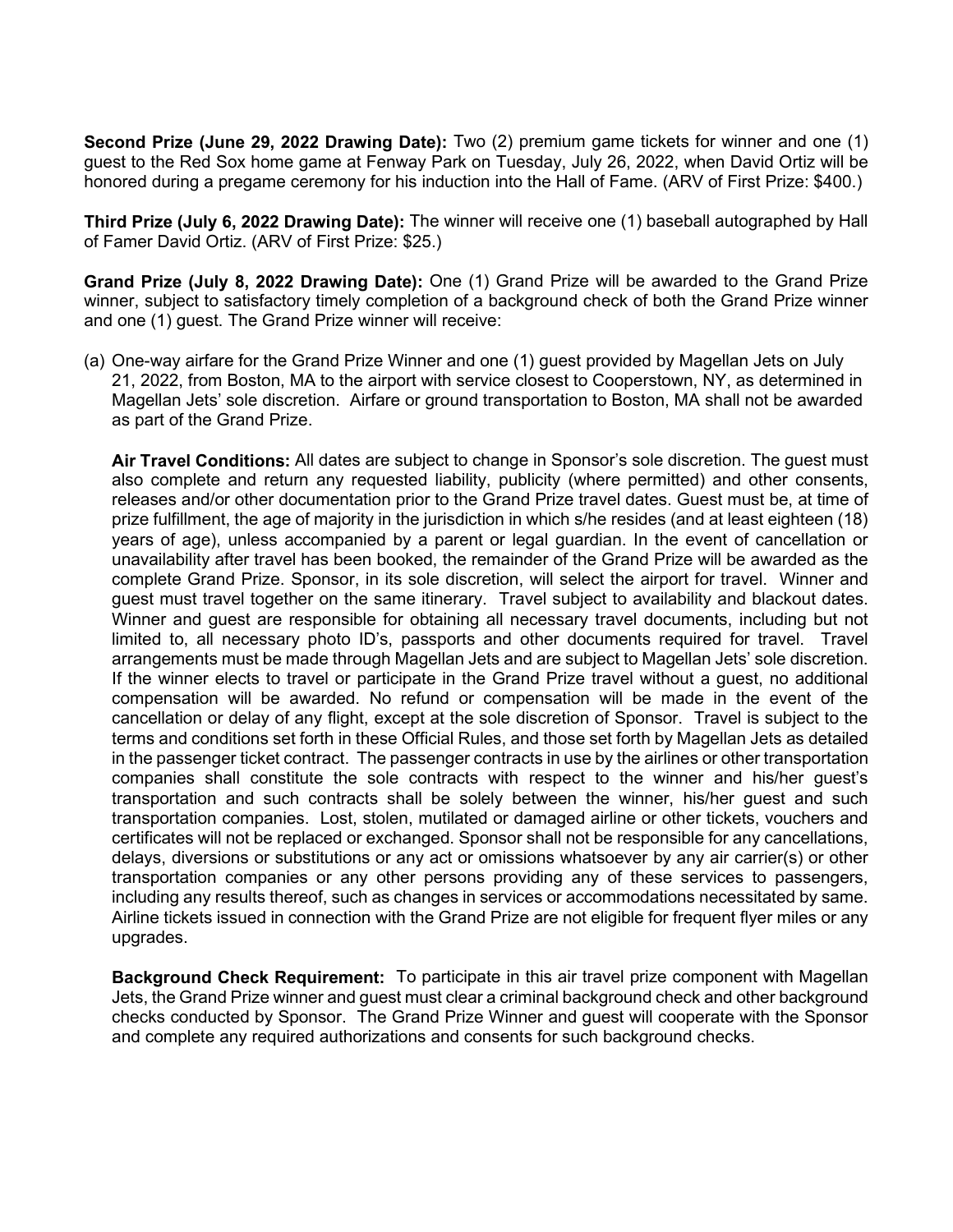**Air Travel Photographs of David Ortiz:** The Grand Prize Winner and guest shall not publicly disclose, disseminate or use (including via social media posts) any photos or videos including David Ortiz during this travel prize component without Mr. Ortiz' prior consent.

- (b) Ground transportation for the Grand Prize Winner and one (1) guest to your hotel on July 21, 2022;
- (c) Overnight hotel accommodations for three (3) nights for the evenings of July 21, 2022, July 22, 2022, and July 23, 2022 (these dates being subject to change in the Sponsor's sole discretion), at a hotel in a double-occupancy room approximately five miles from the Hall of Fame in Cooperstown, NY, to be arranged and booked by the David Ortiz Children's Fund;
- (d) Two (2) tickets for Grand Prize Winner and one (1) guest to the Hall of Fame Ceremony in Cooperstown, NY on July 24, 2022, subject to availability and applicable health and safety regulations.
- (e) One-way airfare for the Grand Prize Winner and one (1) guest provided by JetBlue from the airport with JetBlue service closest to Cooperstown, NY to the airport with JetBlue service closest to the Grand Prize Winner's residence, as determined in the Sponsor's sole discretion. Airfare shall not be awarded as part of the Grand Prize if the winner resides within 200 miles of Cooperstown, NY, and any difference in value will not be awarded (collectively, the "**Grand Prize**").

**Air Travel Conditions:** All dates are subject to change in Sponsor's sole discretion. The guest must also complete and return any requested liability, publicity (where permitted) and other consents, releases and/or other documentation prior to the Grand Prize travel dates. Guest must be, at time of prize fulfillment, the age of majority in the jurisdiction in which s/he resides (and at least eighteen (18) years of age), unless accompanied by a parent or legal guardian. In the event of cancellation or unavailability after travel has been booked, the remainder of the Grand Prize will be awarded as the complete Grand Prize. Sponsor, in its sole discretion, will select the airport for travel. Winner and guest must travel together on the same itinerary. Travel subject to availability and blackout dates. Winner and guest are responsible for obtaining all necessary travel documents, including but not limited to, all necessary photo ID's, passports and other documents required for travel. Travel arrangements must be made through JetBlue and are subject to flight certificate availability. If the winner elects to travel or participate in the Grand Prize travel without a guest, no additional compensation will be awarded. No refund or compensation will be made in the event of the cancellation or delay of any flight, except at the sole discretion of Sponsor. Travel is subject to the terms and conditions set forth in these Official Rules, and those set forth by JetBlue as detailed in the passenger ticket contract. The passenger contracts in use by the airlines or other transportation companies shall constitute the sole contracts with respect to the winner and his/her guest's transportation and such contracts shall be solely between the winner, his/her guest and such transportation companies. Lost, stolen, mutilated or damaged airline or other tickets, vouchers and certificates will not be replaced or exchanged. Sponsor shall not be responsible for any cancellations, delays, diversions or substitutions or any act or omissions whatsoever by any air carrier(s) or other transportation companies or any other persons providing any of these services to passengers, including any results thereof, such as changes in services or accommodations necessitated by same. Airline tickets issued in connection with the Grand Prize are not eligible for frequent flyer miles or any upgrades.

The Grand Prize may be redeemed only by the Grand Prize winner, and is not transferable or assignable. (Approximate Retail Value ("ARV") of the Grand Prize: \$12,864.)

Total ARV of all prizes: \$13,314.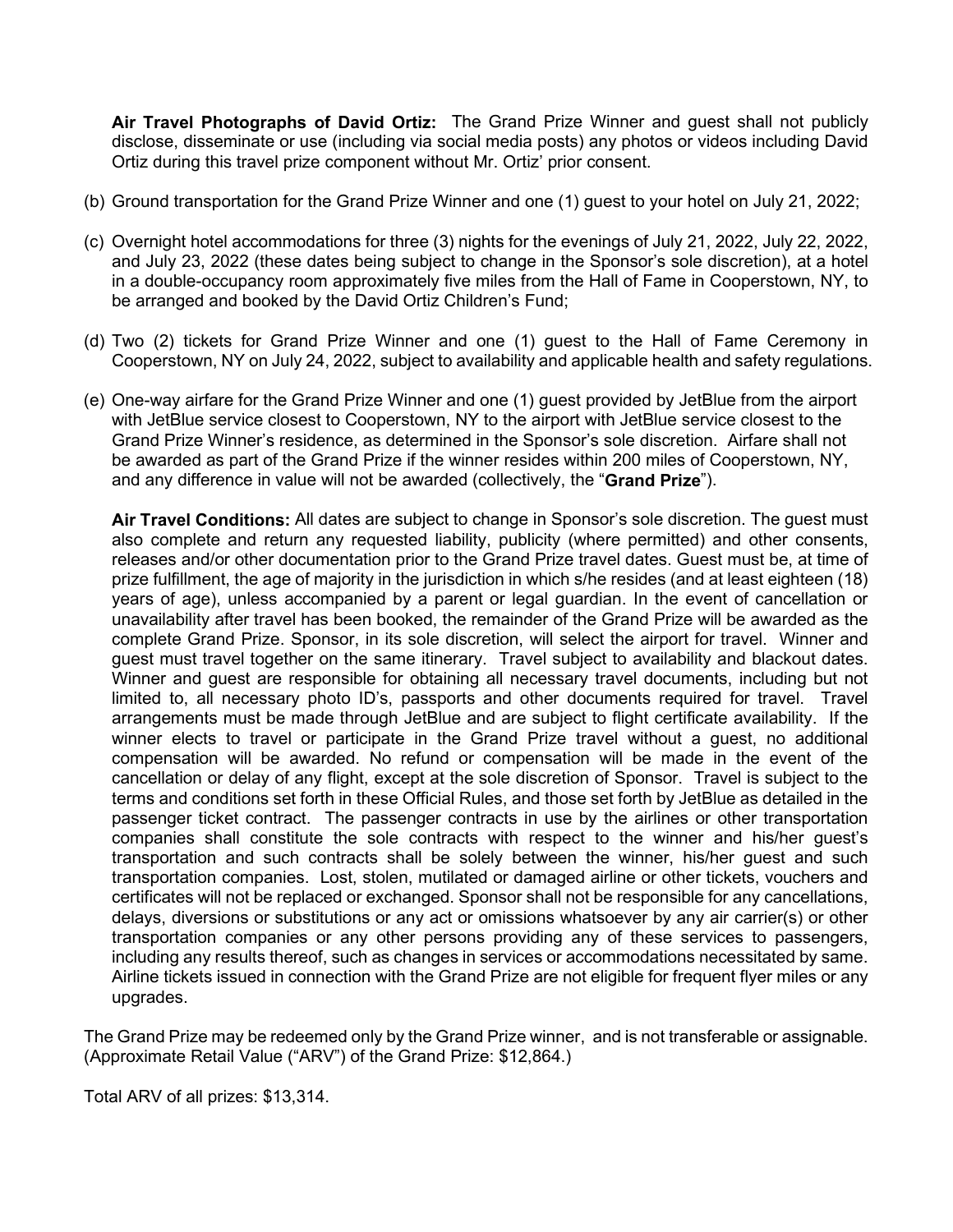**PRIZE CONDITIONS:** Actual value of autographed items subject to market fluctuations. No certificate of authenticity is provided by Sponsor. Items are not used. All prize details shall be determined in the sole and absolute discretion of Sponsor and the David Ortiz Children's Fund. Each winner of a Prize in this Sweepstakes is fully responsible for any and all applicable federal, state, and local taxes (including income and withholding taxes). Winners will be issued the appropriate tax forms documenting the prize winnings where required. All costs and expenses associated with prize acceptance and use which are not specifically included in the prize description above, including but not limited to transportation, lodging, meals, gratuities, insurance, and other expenses, are the sole responsibility of each winner. The prizes are non-transferable and non-assignable, with no cash redemptions except at Sponsor's sole and absolute discretion. Sponsor and MLB reserve the right to substitute any prize (or any portion thereof) with a prize of comparable or greater value at its sole and absolute discretion. Use of any Major League Baseball game/event/exhibition ticket is subject to the standard terms, conditions, and health and safety policies applicable to the ticket; see mlb.com/ticketback for details. Seat locations at the game/event/exhibition and, unless otherwise stated in the prize description, exact game/event/exhibition date shall be determined in the sole discretion of Sponsor. Each winner's guest(s) must be of legal age of majority in his/her(their) jurisdiction(s) of residence unless accompanied by a parent or legal guardian. Major League Baseball game/event/exhibition dates and times are determined in the sole discretion of the BOC and/or the applicable Club and may be subject to change. The terms and conditions of the tickets awarded as part of the prize will govern in the event a legal game/event/exhibition, as defined by Major League Baseball, is not played or held due to weather conditions, an act of God, an act of terrorism, civil disturbance, or any other reason. Each winner and his/her guest(s) agree to comply with all applicable ballpark and venue regulations in connection with the prize. Sponsor and the MLB Entities reserve the right to remove or to deny entry to each winner and/or his/her guest(s) who engage in a nonsportsmanlike or disruptive manner or with intent to annoy, abuse, threaten, or harass any other person at the game/event/exhibition. Released Parties (as defined below) will not be responsible for weather conditions; acts of God; acts of terrorism; civil disturbances; local, state, or federal regulation, order, or policy; work stoppage; epidemic, pandemic, or any other issue concerning public health or safety; or any other event outside of their control that may cause the cancellation or postponement of any Major League Baseball game/event/exhibition. Major League Baseball game/event/exhibition tickets awarded as prizes may not be resold, offered for resale, or used for any commercial or promotional purpose whatsoever. Any such resale or commercial or promotional use may result in disqualification and prize forfeiture and may invalidate the license granted by the game/event/exhibition ticket. Participation in the prize event is subject to winner's (and guest's) consent to and compliance with all applicable health and safety policies of the MLB Entities and the Baseball Hall of Fame, including but not limited to any applicable policies for the wearing of masks if and when directed and the requirement to be fully vaccinated against COVID-19 (i.e., having received a final vaccination dose at least 14 days prior to the event).

**NOTIFICATION:** Each potential winner will be notified at the email address, postal address, and/or telephone number (as determined by Sponsor) provided at the time of entry (the "**Prize Notification**"). In the event that any potential winner does not respond to Prize Notification within three (3) days of the date of issuance or declines the prize for any reason, a disqualification will result, the prize will be forfeited and, at Sponsor's sole discretion and time permitting, an alternate potential winner may be randomly selected from among all remaining eligible entries received as of the applicable Drawing Date Deadline. Each potential winner may be required to submit his/her valid social security number and/or other identification to Sponsor and may receive an IRS Form. Each potential winner may be required to execute, have notarized, and return an Affidavit of Eligibility and Release of Liability and, unless prohibited by law, a Release of Publicity, within five (5) days of te date of issuance. Failure to submit any identification required by Sponsor or to return any required documents within the specified time period, noncompliance with these Official Rules, the return of Prize Notification or of the prize (or any portion thereof) as non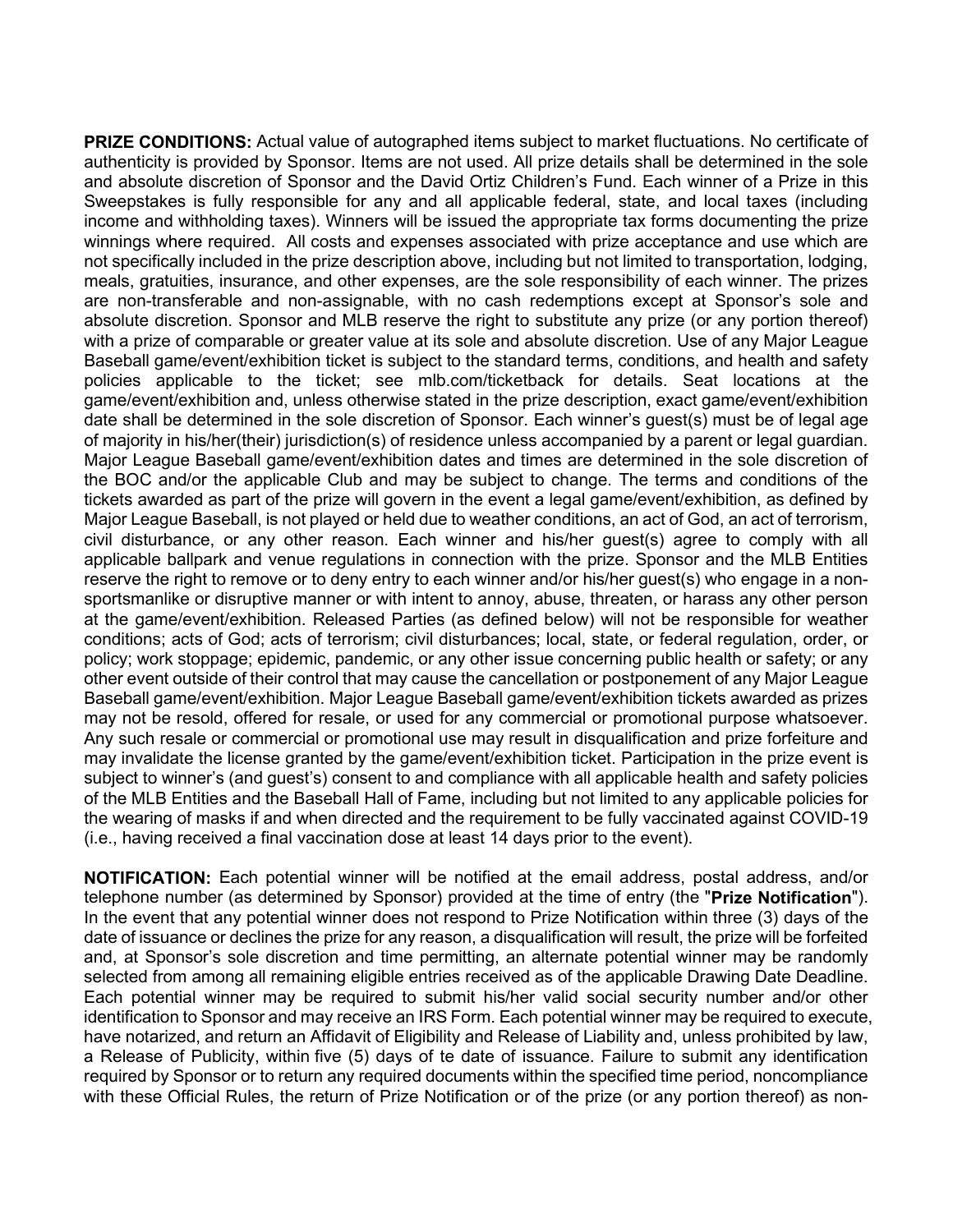deliverable may result in the potential winner's disqualification and prize forfeiture and, at Sponsor's sole discretion and time permitting, may cause an alternate potential winner to be randomly selected from among all remaining eligible entries received as of the applicable Drawing Date Deadline.

**WAIVER OF LIABILITY/PUBLICITY RELEASE:** By entering the Sweepstakes, each entrant agrees to (a) be bound by these Official Rules, including all entry requirements, and (b) waive any and all claims against Sponsor, the other MLB Entities, Facebook, Inc., Apple, Inc., and each of their respective parents, affiliated companies, subsidiaries, officers, directors, employees, agents, licensees, distributors, dealers, retailers, printers, representatives, advertising and promotion agencies, and any other company associated with the Sweepstakes, and all of their respective officers, directors, employees, agents, and representatives (collectively, "**Released Parties**") for any injury, damage, or loss that may occur, directly or indirectly, in whole or in part, from participation in the Sweepstakes, receipt or use of any prize (or any portion thereof), or any travel or activity related thereto. By entering the Sweepstakes, each entrant gives his/her express permission to be contacted by Sponsor and/or MLB by telephone, email, and/or postal mail for Sweepstakes purposes. Each winner, by acceptance of the prize, grants to Sponsor, MLB, and each of their respective designees the right to publicize his/her name, city and state of residence, prize information, photograph, voice, statements, and/or other likeness for advertising, promotional, trade, and any other purpose, in any media or format now known or hereafter devised, throughout the world, in perpetuity, without limitation and without further compensation, consideration, permission or notification, unless prohibited by law.

**GENERAL CONDITIONS:** The decisions of Sponsor are final and binding on all matters relating to this Sweepstakes. Released Parties are not responsible for stolen, late, incomplete, illegible, inaccurate, misdirected, lost, misrouted, scrambled, damaged, delayed, undelivered, mutilated, postage-due, or garbled entries, transmissions, email, or mail; lost, interrupted, or unavailable network, cable, satellite, server, Internet Service Provider (ISP), wireless network, website, or other connections; availability, accessibility, miscommunications, or failures of computer, satellite, telephone, cable, or wireless transmissions or lines; computer hardware or software malfunctions, failures, or difficulties; wireless service congestion; failures or malfunctions of phones, phone lines, telephone systems, wireless towers, or cellular tower equipment; any error, omission, interruption, defect, or delay in wireless or other transmission, processing, or communication; printing, typographical, or other errors appearing within these Official Rules, in any Sweepstakes-related advertisements, or other materials; cancellation or postponement of any Major League Baseball game/event/exhibition; or any other errors, problems, or difficulties of any kind, whether human, mechanical, electronic, or other, relating to the Sweepstakes, including, without limitation, errors or difficulties which may occur in connection with administration of the Sweepstakes, processing of entries, announcement of any winner, or any Sweepstakes-related materials. Released Parties are also not responsible for any incorrect or inaccurate information, whether caused by website users (e.g., hacking) or by any equipment or programming associated with or utilized in the Sweepstakes. Released Parties are not responsible for injury or damage to entrant's or to any other person's computer and/or wireless device related to or resulting from participating in this Sweepstakes or downloading materials from or use of the Sweepstakes website. Persons who tamper with or abuse any aspect of the Sweepstakes or website; attempt to undermine the legitimate operation of the Sweepstakes by cheating, deception, or other unfair playing practices; intend to annoy, abuse, threaten, or harass any other entrant or any representative of Sponsor and/or MLB; or who are in violation of these Official Rules, as solely determined by Sponsor, will be disqualified and all associated entries will be void. Sponsor shall have the sole right to disqualify any entrant for violation of these Official Rules or any applicable laws relating to the Sweepstakes and to resolve all disputes in its sole discretion. Released Parties (a) make no warranty, guaranty, or representation of any kind concerning any prize (or any portion thereof) and (b) disclaim any implied warranty. Sponsor's failure to enforce any term of these Official Rules shall not constitute a waiver of that provision.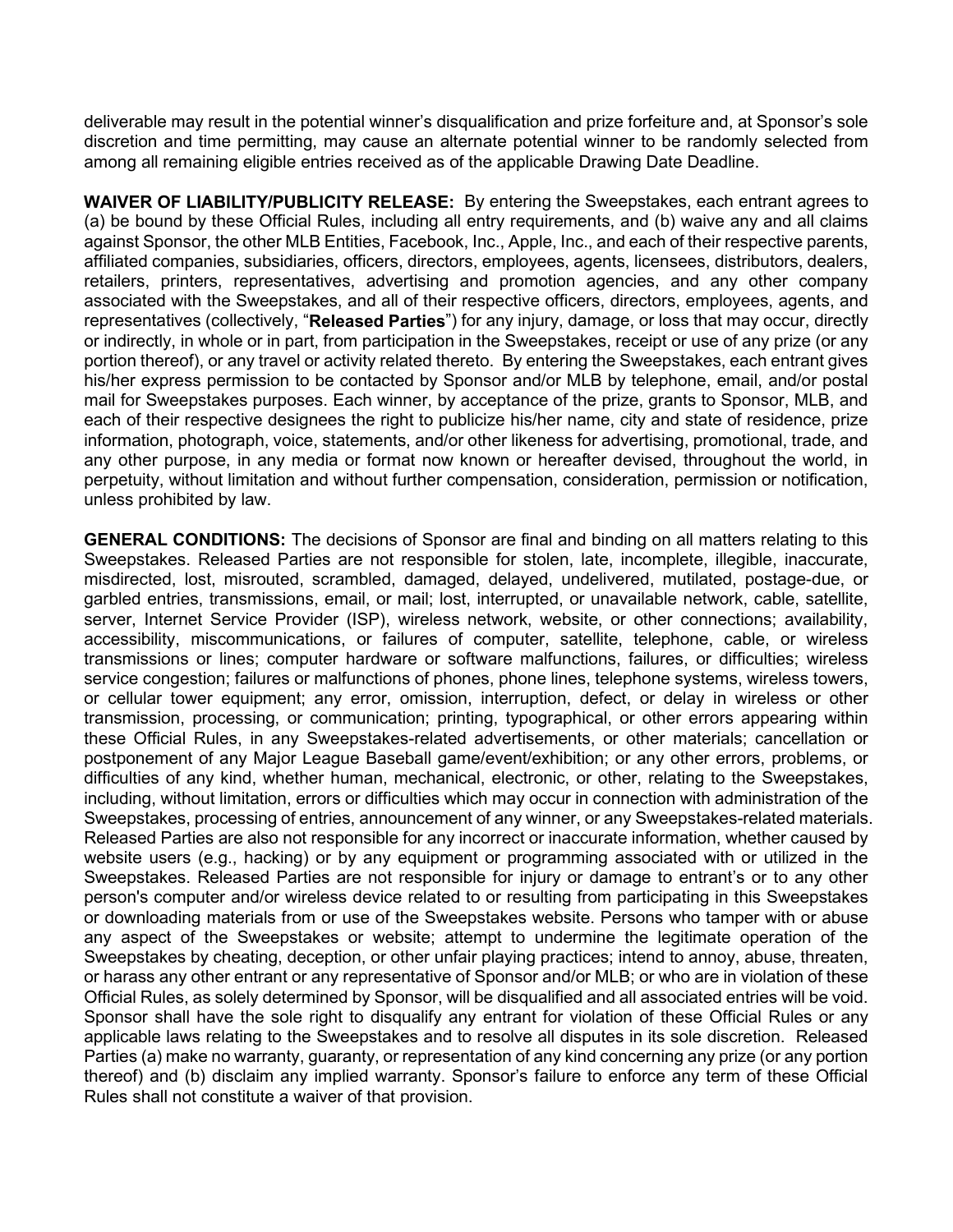Sponsor and MLB reserve the right, in their sole discretion, to modify, suspend, extend, or cancel the Sweepstakes (or any portion thereof) in the event Sponsor is prevented from executing the Sweepstakes as contemplated herein by any event beyond Sponsor's control, including but not limited to: fire; flood; earthquake; explosion; public health epidemic or crisis; labor dispute or strike; act of God or public enemy; network or equipment failure; riot or civil disturbance; terrorist threat or activity; war (declared or undeclared); court order; or federal, state, or local government law, order, or regulation. Sponsor and MLB also reserve the right, in their sole discretion, to modify, suspend, extend, or cancel the Sweepstakes (or any portion thereof) should virus, bugs, unauthorized human intervention, or other causes or events corrupt administration, security, fairness, integrity, or proper operation of the Sweepstakes. In the event of cancellation, Sponsor may elect to identify the winner and award the prize by way of random drawing from among all non-suspect, eligible entries received up to the time of cancellation. Sponsor also reserves the right, in its sole discretion, to modify these Official Rules for clarification purposes without materially affecting the terms and conditions of the Sweepstakes.

**CAUTION: ANY ATTEMPT TO DELIBERATELY DAMAGE ANY WEBSITE ASSOCIATED WITH THIS SWEEPSTAKES OR UNDERMINE THE CONTENT OR LEGITIMATE OPERATION OF THIS SWEEPSTAKES MAY BE A VIOLATION OF CRIMINAL AND CIVIL LAWS AND, SHOULD SUCH AN ATTEMPT BE MADE, SPONSOR WILL DISQUALIFY ANY ENTRANT RESPONSIBLE FOR THE ATTEMPT AND SPONSOR, MLB, AND THEIR RESPECTIVE AGENTS RESERVE THE RIGHT TO SEEK DAMAGES (INCLUDING ATTORNEYS' FEES) AND OTHER REMEDIES FROM ANY PERSON(S) RESPONSIBLE FOR THE ATTEMPT TO THE FULLEST EXTENT PERMITTED BY LAW.**

Entries generated by a script, macro, or other mechanical or automated means will be disqualified. In the event of dispute as to the identity or eligibility of any potential winner based on email address, the winning entry will be declared made by the Authorized Account Holder of the email address submitted at the time of entry, provided he/she is eligible according to these Official Rules. The "**Authorized Account Holder**" is the natural person to whom the applicable ISP or other organization (such as a business or educational institution) has assigned the submitted email address for the domain associated with such email address.

**ARBITRATION; CLASS ACTION WAIVER:** As a condition of entering this Sweepstakes, each entrant agrees that (a) any and all disputes, claims, controversies, or causes of action arising out of or relating to this Sweepstakes or any prizes awarded (each, a "**Claim**") shall be (i) arbitrated on an individual basis only and shall not be consolidated or joined with or in any arbitration or other proceeding involving a Claim of any other party and (ii) settled by binding arbitration in New York County, New York before a single arbitrator appointed by JAMS in accordance with its then governing rules and procedures, and judgment on the award rendered by the arbitrator may be entered by any court having jurisdiction thereof; and (b) under no circumstance will entrant be permitted to obtain awards for, and entrant hereby waives all rights to claim, punitive, incidental, consequential, or any other damages, other than for actual out-ofpocket expenses. For New Jersey residents, the limitations set forth above may be inapplicable where attorneys' fees, court costs, or other damages are mandated by statute. These Official Rules shall be governed by and construed and interpreted in accordance with the laws of the State of New York, U.S.A, applicable to contracts entered into and performed exclusively in that State.

**WINNER LIST:** For the winners' names, mail a request and a self-addressed stamped envelope to be received no later than ninety (90) days after the final Drawing Date to: Fly With Ortiz Sweepstakes Winner List, c/o The Red Sox Foundation, Inc., 4 Jersey Street, Boston, MA 02215.

**SPONSOR:** The Sponsor of this Sweepstakes is The Red Sox Foundation, Inc., 4 Jersey Street, Boston, MA 02215.